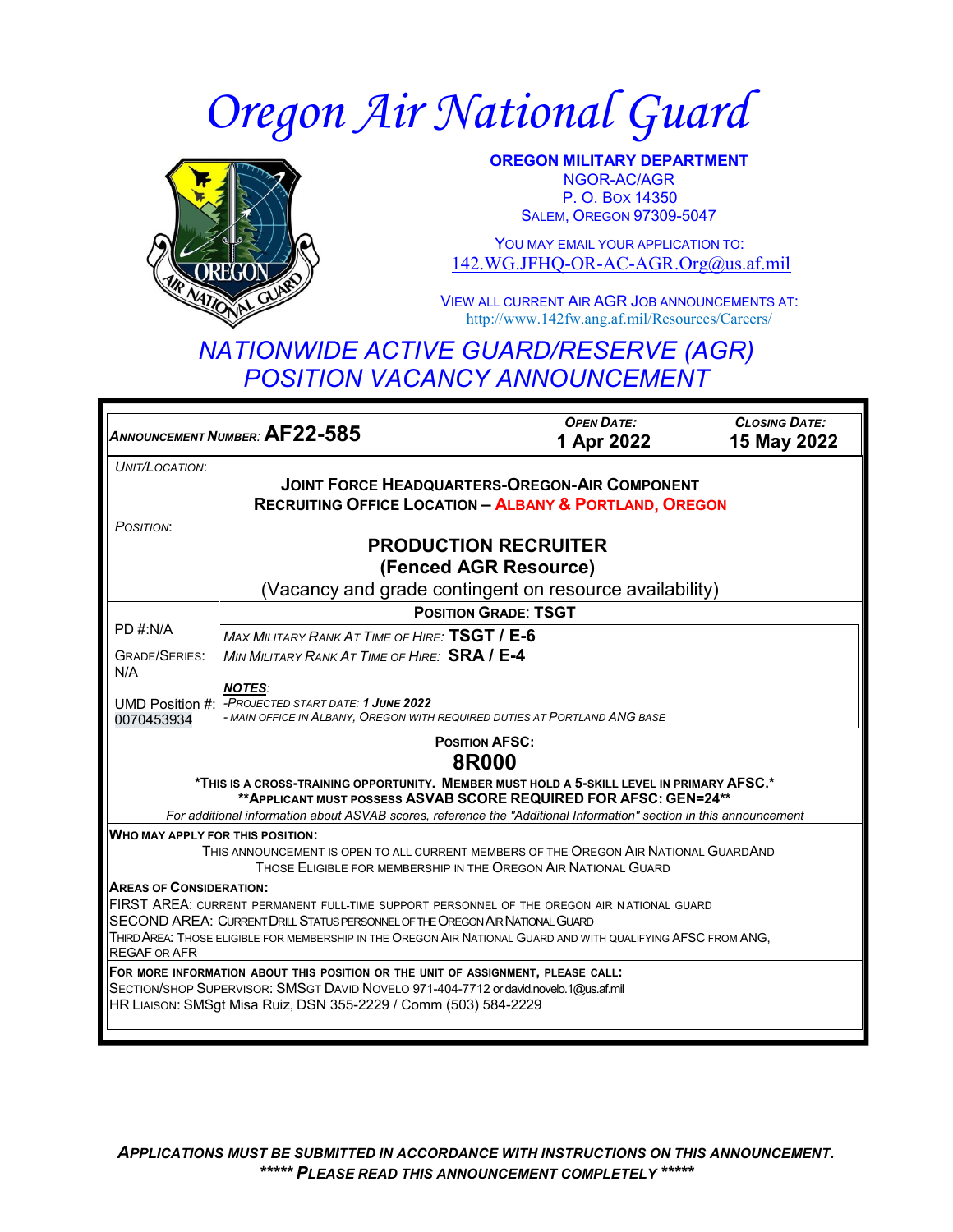## **DESCRIPTION OF DUTIES**

**SPECIALITY SUMMARY:** Organizes and executes programs to enlist/appoint quality personnel to satisfy strength requirements of the wing and state as outlined in applicable ANGIs and higher headquarters publications and directives. Coordinates and disseminates recruiting information and establishes effective relations with the local community. Military and fulltime supervision of the PR will be with the Flight Chief (FC).

#### **DUTIES AND RESPONSIBILITIES:**

1. Responsible for interviewing, screening, testing and evaluating applicants from various sources to achieve recruiting goals.

2. Assist the RO in the planning and organizing of recruiting activities.

3. Assist the FC in developing a unit recruiting operations plan to include goals and objectives, recruiting activities, advertising and financial planning.

4. Makes oral and film presentations to high school and college classes to establish contact with prospects.

5. Utilize the Air Force Recruiting Information Support System (AFRISS) to its full capabilities.

6. Develop and maintain contacts with representatives of civilian organizations, high schools, active duty and reserve components.

7. Coordinate enlistment activities with appropriate personnel (such as Public Affairs, Visual Information, and Force Support Squadron personnel).

8. Report unfavorable publicity, or conditions that might result in unfavorable public reaction, to the appropriate officials.

9. Coordinate with responsible sections to ensure prospects are properly scheduled for ASVAB, physical examinations, and all enlistment actions.

10. Maintains informational records to enable follow-up contacts with prospective enlistees.

11. Coordinate formal presentations to public service organizations, and other organizations as requested.

12. Conduct recruiting assistance for ANG personnel engaged in recruiting activities whom may be in direct contact with the public

and news media representatives (i.e., air shows, career fairs, presentations).

13. Conduct Center of Influence (COI) events.

#### **SPECIALITY QUALIFICATIONS:**

1. Must be knowledgeable of the organization, mission, and operations of the ANG.

2. Comply with military duty eligibility requirements IAW ANGI 36-101.

3. Possess a valid state driver's license.

4. Be in the grade of E-4 (Senior Airman) through E-6 (Technical Sergeant).

5. Appearance must project a favorable image of the ANG IAW AFI 36-2903 and AFI 36-2905 standards. Must maintain

outstanding appearance, military bearing and high standards of conduct to include no history of disciplinary actions.

6. Must be able to speak clearly and communicate effectively.

7. Must be willing to work long irregular hours, be subject to public scrutiny, and become involved in civic and military activities that support the local community.

8. Individual must demonstrate a positive attitude and be enthusiastic about performing ANG recruiter duties. Must possess skills

in oral and written communication and have working knowledge in current computer software applications.

9. Completion of USAF/ANG/AFRES Basic Recruiting Course is mandatory.

10. Prior qualification at the 5-skill level (3-skill level if no 5-skill level exists) in any AFSC is mandatory for entry into this Special Duty Identifier.

11. Completion of the applicable sales training programs within one year of assignment is mandatory

#### X Other duties as assigned.

## **ELIGIBILITY REQUIREMENTS FOR ENTRY INTO THE AGR PROGRAM**

- Member must meet all eligibility criteria in ANGI 36-101, The Active Guard/Reserve Program.
- Must be a member or eligible to become a member of the Oregon Air National Guard.
- Member will be required to hold a compatible military assignment in the unit they are hired to support.
- $\triangleright$  Member's military grade will not exceed the maximum military duty grade authorized on the Unit Manning Document (UMD) for the position.
- $\triangleright$  Member must meet the physical qualifications outlined in AFI 48-123, Medical Examination and Standards, Attachment 2 before being placed on an AGR tour.
- Member must have retainability to complete the tour of military duty.
- Member must not be eligible for, or receiving a federal retirement annuity.
- Member must comply with standards outlined in AFI 36-2905, Fitness Program to be eligible for entry into the AGR program.
- Member must hold required AFSC or be eligible for retraining (if applicable) and meet all eligibility criteria in AFECD/AFOCD

*APPLICATIONS MUST BE SUBMITTED IN ACCORDANCE WITH INSTRUCTIONS ON THIS ANNOUNCEMENT. \*\*\*\*\* PLEASE READ THIS ANNOUNCEMENT COMPLETELY \*\*\*\*\**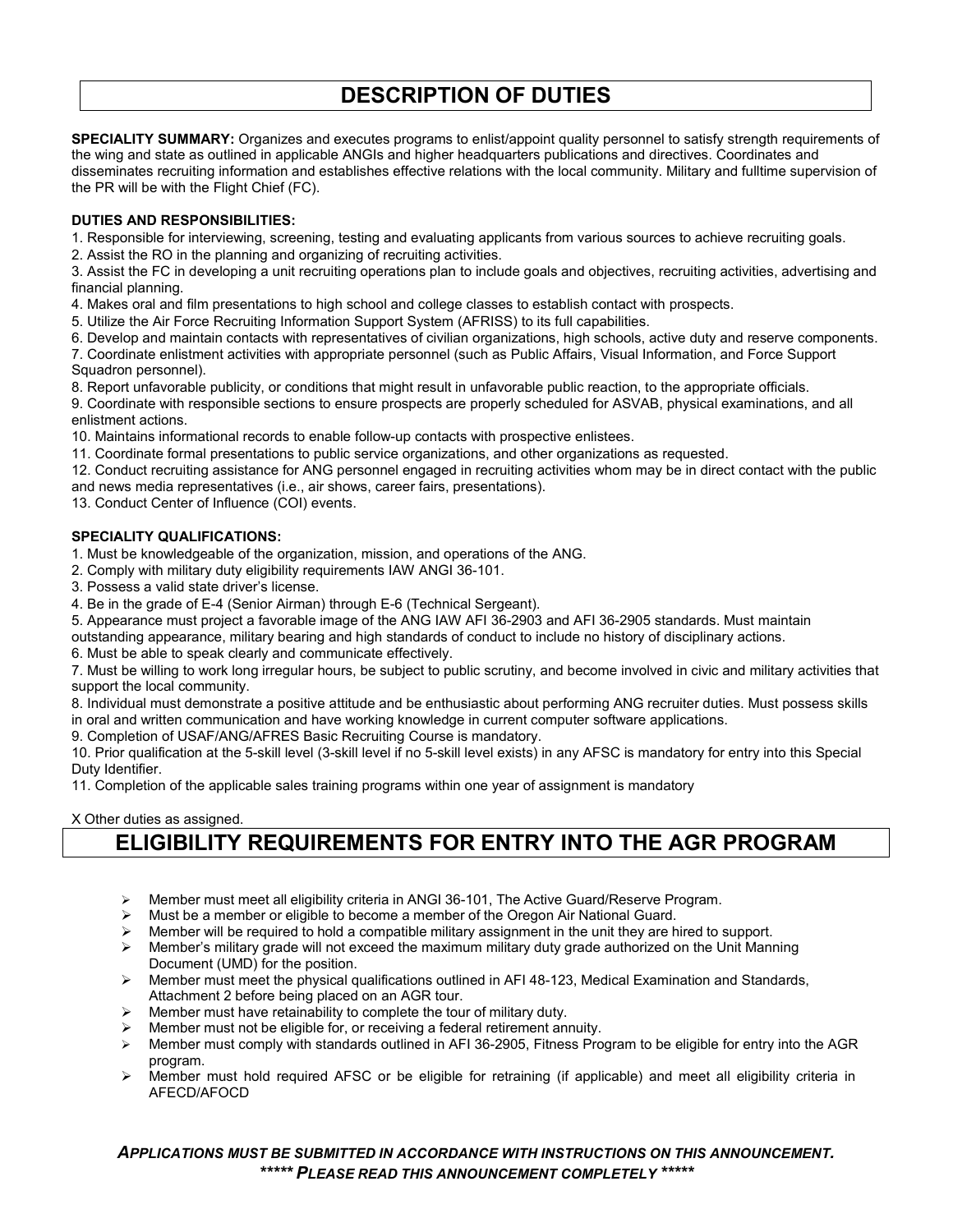### **ADDITIONAL INFORMATION**

- ▶ AGR members will participate with their unit of assignment during Regular Scheduled Drill (RSD).
- $\triangleright$  AGR tour lengths in the State of Oregon are governed by Director of Staff Air
- $\triangleright$  Initial AGR tours in Oregon will not exceed 3 years; follow-on tours will be from 1 to 6 years, per ANGI 36-101 and ORANG force management policy
- $\triangleright$  Selectee will be required to participate in the Direct Deposit Electronics Funds Transfer program.
- $\triangleright$  A law enforcement background check may be required prior to appointment to this position; by submitting a resume or application for this position, you authorize this agency to accomplish this background check.
- $\triangleright$  a current 90% or greater on the fitness test, hold past EPRs showing above average performance
- Airman Leadership School (ALS) completed
- $\triangleright$  Demonstrate excellent written and oral communication skills

## **APPLICATION INSTRUCTIONS**

#### *APPLICATIONS MUST BE SUBMITTED FOLLOWING THE INSTRUCTIONS ON THIS ANNOUNCEMENT. \* \* \* \* \* \* \* \* \* \* \* \* \* INCOMPLETE APPLICATIONS WILL NOT BE PROCESSED \* \* \* \* \* \* \* \* \* \* \* \* \** **WRITTEN EXPLANATION IS REQUIRED FOR ANY MISSING DOCUMENTS**

*Current AGR members and those who wish to become an AGR must submit the following:* NGB Form 34-1, Application for Active Guard/Reserve (AGR) Position, **Form Version Dated 11 November 2013**  $\circ$  Announcement number and position title must be annotated on the form  $\circ$  Download the current form version from: Download the current form version from; <https://www.ngbpmc.ng.mil/Portals/27/forms/ngb%20forms/ngb34-1.pdf?ver=2018-09-28-105133-833> Current Report of Individual Personnel (RIP). *Documents must show your ASVAB scores.*  $\circ$  RIP can be obtained from the virtual MPF (vMPF) Select 'Record Review', and then 'Print/View All Pages' Copy of current passing Fitness Tracker report from the myFSS application: <https://myfss.us.af.mil/USAFCommunity/s/> □ AF Form 422, Physical Profile Serial Report (CURRENT within 12 months) Official AF BIO Copies of the last three (3) EPR's □ Letter(s) of recommendation from current leadership/chain of command *ORANG - Air Technicians interested in converting to AGR status:*  $\triangleright$  Selection for the advertised position does not constitute acceptance into the AGR program. Indicate in your email your intent to convert to an AGR, if selected.  $\triangleright$  Once notification of a selection is made, the individual is required to submit a request to change status through their current chain of command and forward to the Joint Forces Headquarters Office, AGR Section. The AGR Manager will evaluate the request against The Adjutant Generals state policy **CPM-131**, "**Limitation on Change of Status between the Technician and AGR Career Programs**", to ensure compliance. <http://www.142fw.ang.af.mil/Resources/Fact-Sheets/Display/Article/438152/air-national-guard-job-opportunities/> The Adjutant General is the final approving authority. *ORANG - Air Technicians wishing to remain in Air Technician status:* If you are a Technician applying to this PVA and choose to remain a Technician, you will need to submit the same above application documents **AND a Résumé** to the AGR mailbox. *READ THIS SECTION COMPLETELY!! IMPORTANT NOTES REGARDING COMPLETION AND SUBMISSION OF YOUR APPLICATION*